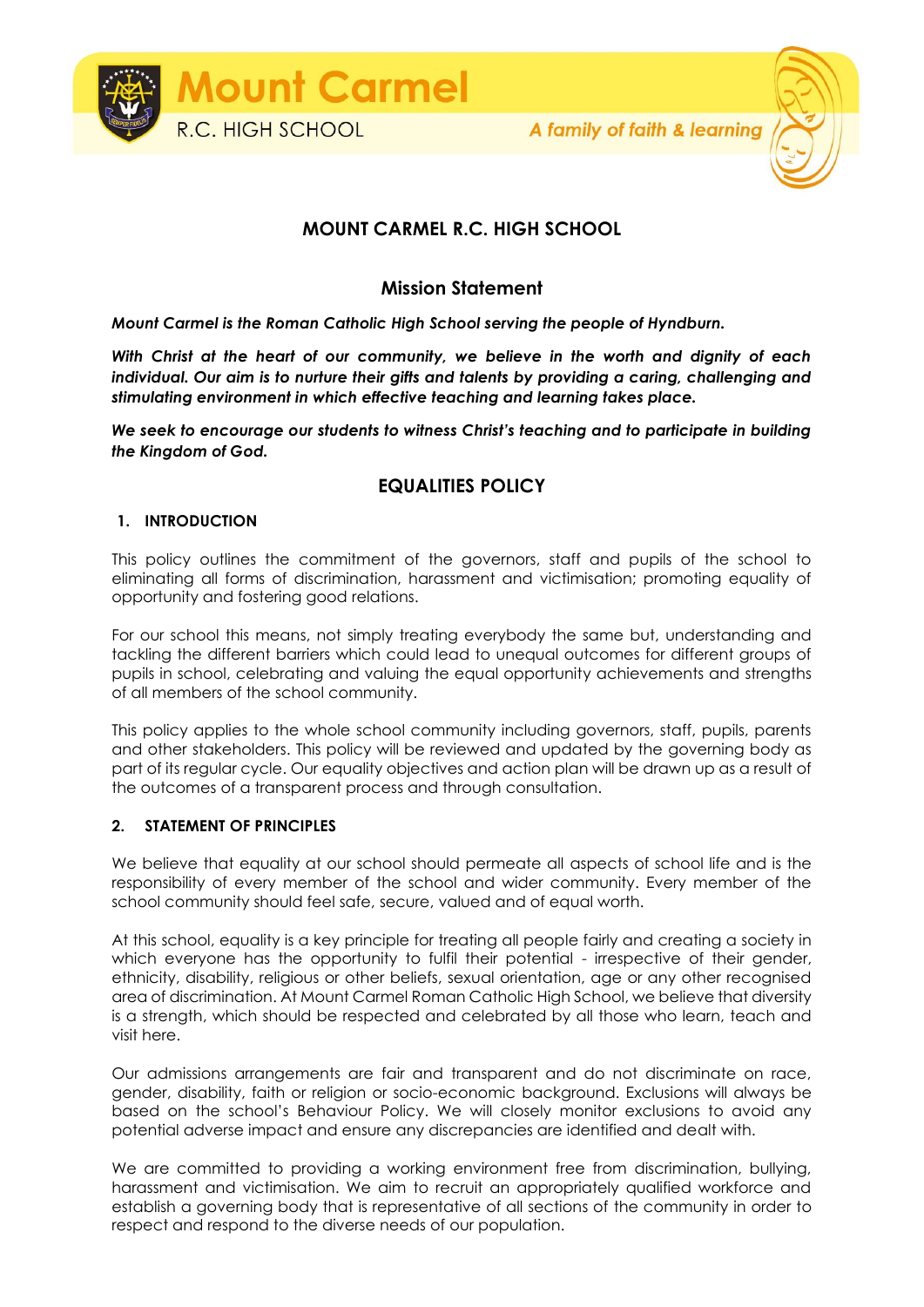We aim to provide all our pupils with the opportunity to succeed, and to reach the highest level of personal achievement. The achievement of pupils will be monitored – where appropriate – in light of the protected characteristics outlined in the Equality Act 2010. We will use the analysis of this data to support pupils, raise standards and ensure inclusive teaching.

We will endeavour to ensure that when buying services from another organisation, they will help us provide high quality education, and that organisation will comply with equality legislation. This will be a significant factor in any tendering process.

### **3. STATUTORY REQUIREMENTS**

The Equality Act 2010 has brought together all the current discrimination laws into one and sets out the "protected characteristics" that qualify for protection from discrimination as: -

- Age (relevant in considering our duties as an employer, but not in relation to students)
- Disability
- Gender reassignment
- Pregnancy and maternity
- Race
- Religion or belief
- Gender
- Sexual orientation

The Act introduced a single Public Sector Equality Duty (PSED), sometimes referred to as the general duty. The combined equality duty has 3 main elements and in carrying out our functions we will have due regard to the need to:

- Eliminate all forms of discrimination, harassment and victimisation that are prohibited by the Act;
- Advance equality of opportunity between persons who share a protected characteristic and persons who do not share it;
- Foster good relations between persons who share a relevant protected characteristic and persons who do not share it.

The specific duties, which will help us to fulfil our obligations under the general duty require us to:

- Raise awareness
- Publish information to demonstrate how we are complying with the Public Sector
- Equality Duty, and
- Prepare and publish equality objectives.

In light of the specific duties the school will publish and review annually appropriate information. We will also prepare and publish equality objectives that will be outcome focused. These objectives will be set out in an action plan aligned to the school improvement plan.

#### **4. ROLES AND RESPONSIBILITIES**

The governing body will ensure that the school complies with statutory requirements in respect of this policy.

- Deputy Headteacher has day-to-day responsibility for coordinating the implementation of this policy and will ensure that all stakeholders are aware of their responsibilities, that they are given necessary training and support and report progress to the governing body.
- All staff will promote an inclusive and collaborative ethos in the school, challenge inappropriate language and behaviour, respond appropriately to incidents of discrimination and harassment, ensure appropriate support for children with additional needs and maintain a good level of awareness of equalities issues.